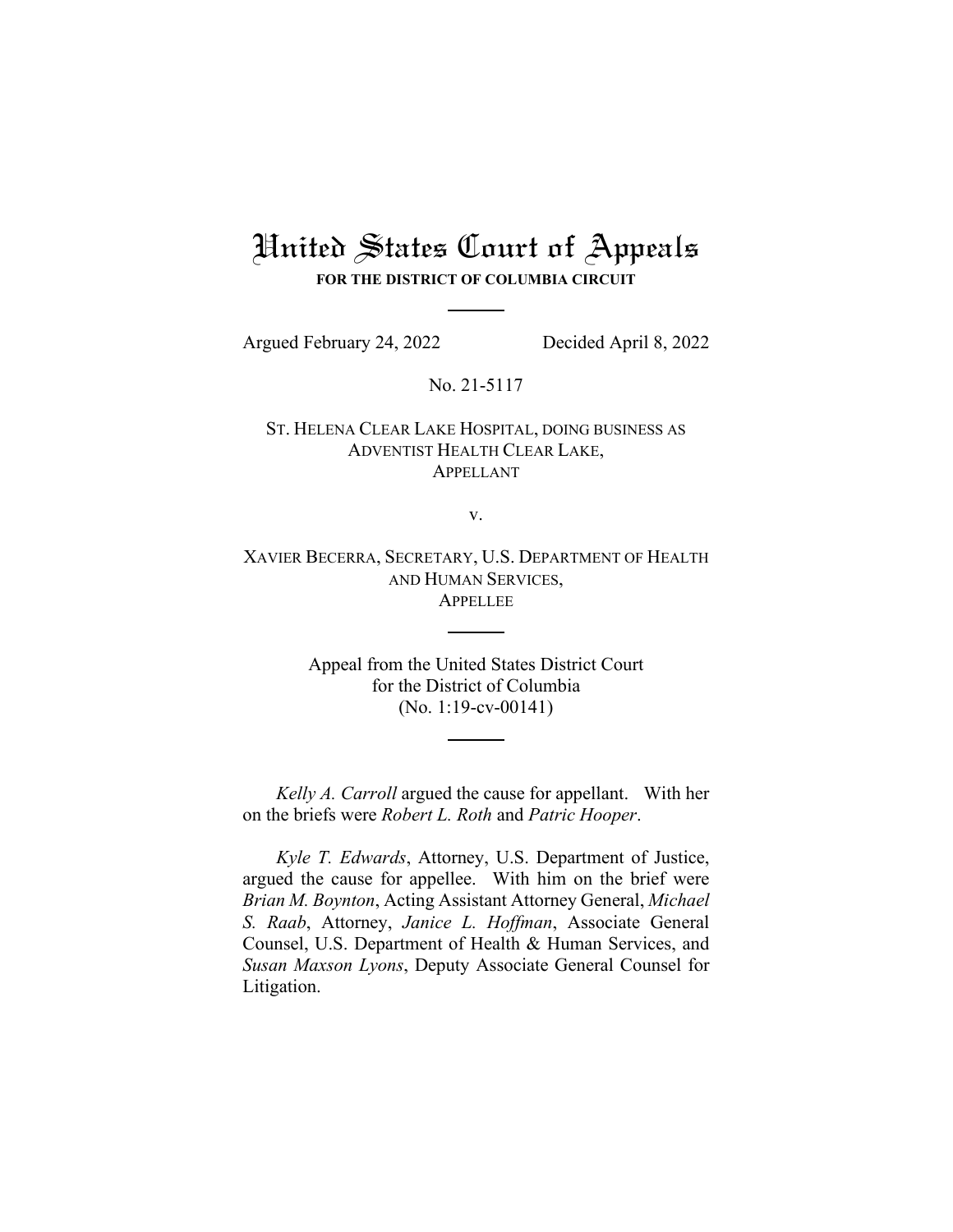Before: WILKINS and KATSAS, *Circuit Judges*, and SILBERMAN, *Senior Circuit Judge*.

Opinion for the Court filed by *Senior Circuit Judge* SILBERMAN.

SILBERMAN, *Senior Circuit Judge*: Appellant, a small California hospital, claims it should be compensated under Medicare for the cost of keeping various specialty doctors on call. The Secretary of the Department of Health and Human Services rejected that claim based on an interpretation of a governing regulation. The district court affirmed the Secretary's decision and we agree.

I.

Faced with the high number of closures of rural hospitals, Congress created the special designation of "critical access hospitals." That refers to certain rural hospitals that provide 24-hour emergency services located far from other hospitals. They are limited to 25 inpatient beds and may not provide inpatient care—beyond emergency room treatment—for more than 96 hours (on the average). 42 U.S.C. § 1395i- $4(c)(2)(B)(iii)$ . Patients more persistently ill are expected to be transferred to larger hospitals. *See id*. St. Helena is one of these critical access hospitals.

Unlike ordinary hospitals, which have Medicare costs reimbursed based on a fixed fee schedule set by the Secretary of Health and Human Services, critical access hospitals are treated more favorably. They are reimbursed for 101% of their "reasonable costs" in providing patient services. 42 U.S.C. §§ 1395f(l)(1), 1395m(g)(1).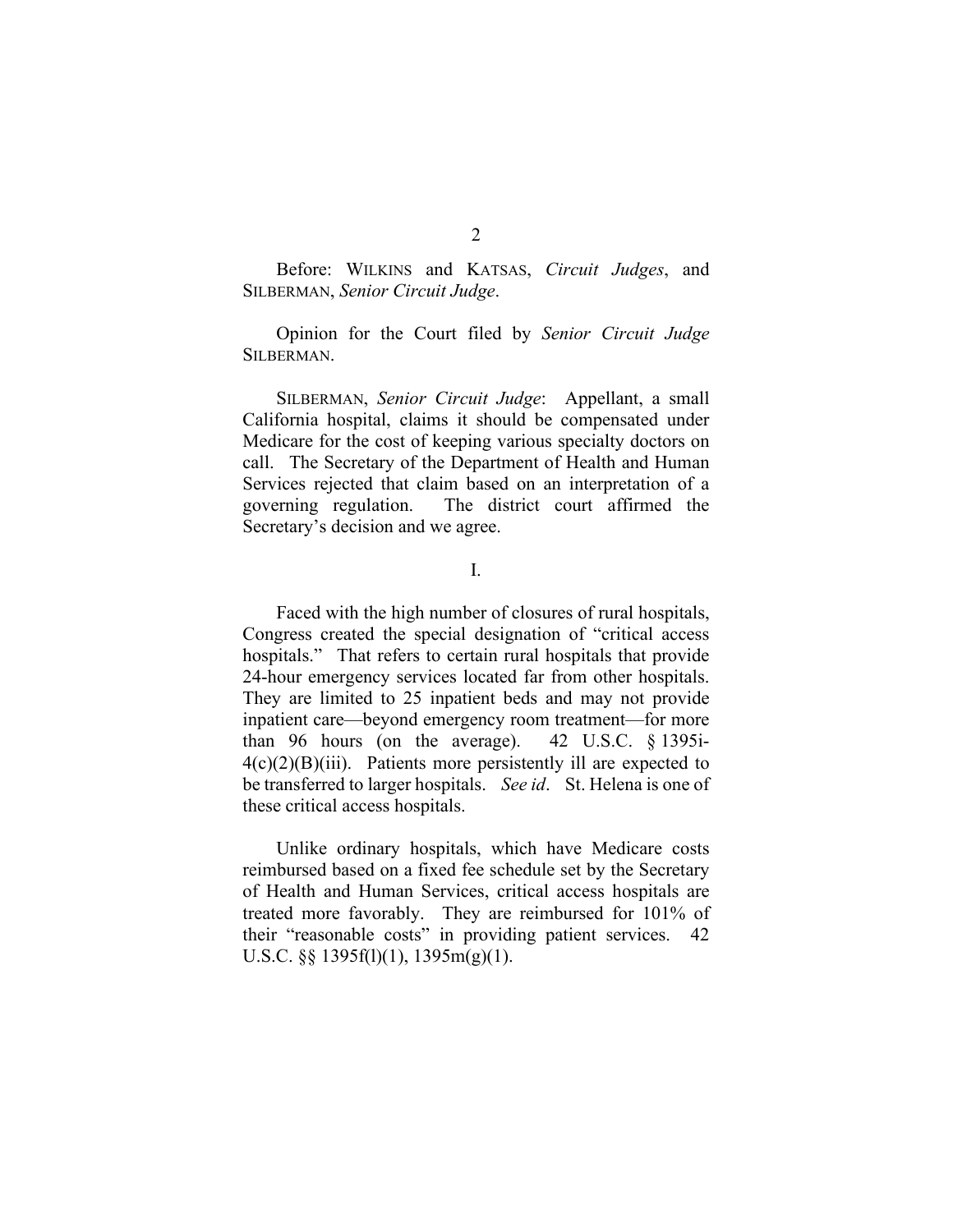3

The Secretary has a long-term practice of denying Medicare reimbursement to compensate doctors for being "on call." 63 Fed. Reg. 26,318, 26,353 (May 12, 1998). However, Congress intervened in 2000. It passed legislation authorizing *emergency room* doctors in critical access hospitals to be paid for on-call time.<sup>[1](#page-2-0)</sup> 42 U.S.C. § 1395m(g)(5). The Secretary, who has broad authority to issue regulations interpreting Medicare, issued a regulation essentially tracking the statute. 42 C.F.R.  $\S$  413.70(b)(4) (hereinafter referred to as the "key regulation").

St. Helena, nonetheless, applied for Medicare reimbursements for on-call costs it paid to non-emergency room specialists in surgery, obstetrics, pediatrics, and cardiology. It claimed that its on-call costs for inpatient care, just as for emergency room care, are "necessary and proper" under another Department regulation and therefore are, perforce, reasonable. *See* 42 C.F.R. § 413.9(a). St. Helena's Medicare contractor, who administers St. Helena's Medicare reimbursements, denied the request asserting that nonemergency room on-call costs were not reimbursable. St. Helena then appealed to the Provider Reimbursement Review Board.

Before the Board, St. Helena argued that it was required by the federal Emergency Medical Treatment and Active Labor Act, 42 U.S.C. §§ 1395dd, and California law to incur those on-call costs. The Board rejected these arguments and explained that the Secretary's key regulation implicitly prohibits St. Helena's requested reimbursement because it only

<span id="page-2-0"></span><sup>&</sup>lt;sup>1</sup> Congress later added physician assistants, nurse practitioners, and clinical nurse specialists to the list of emergency medical staff whose on-call costs could be reimbursed by Medicare. Medicare Prescription Drug, Improvement, and Modernization Act of 2003, Pub. L. No. 108-183, 117 Stat. 2066, 2266.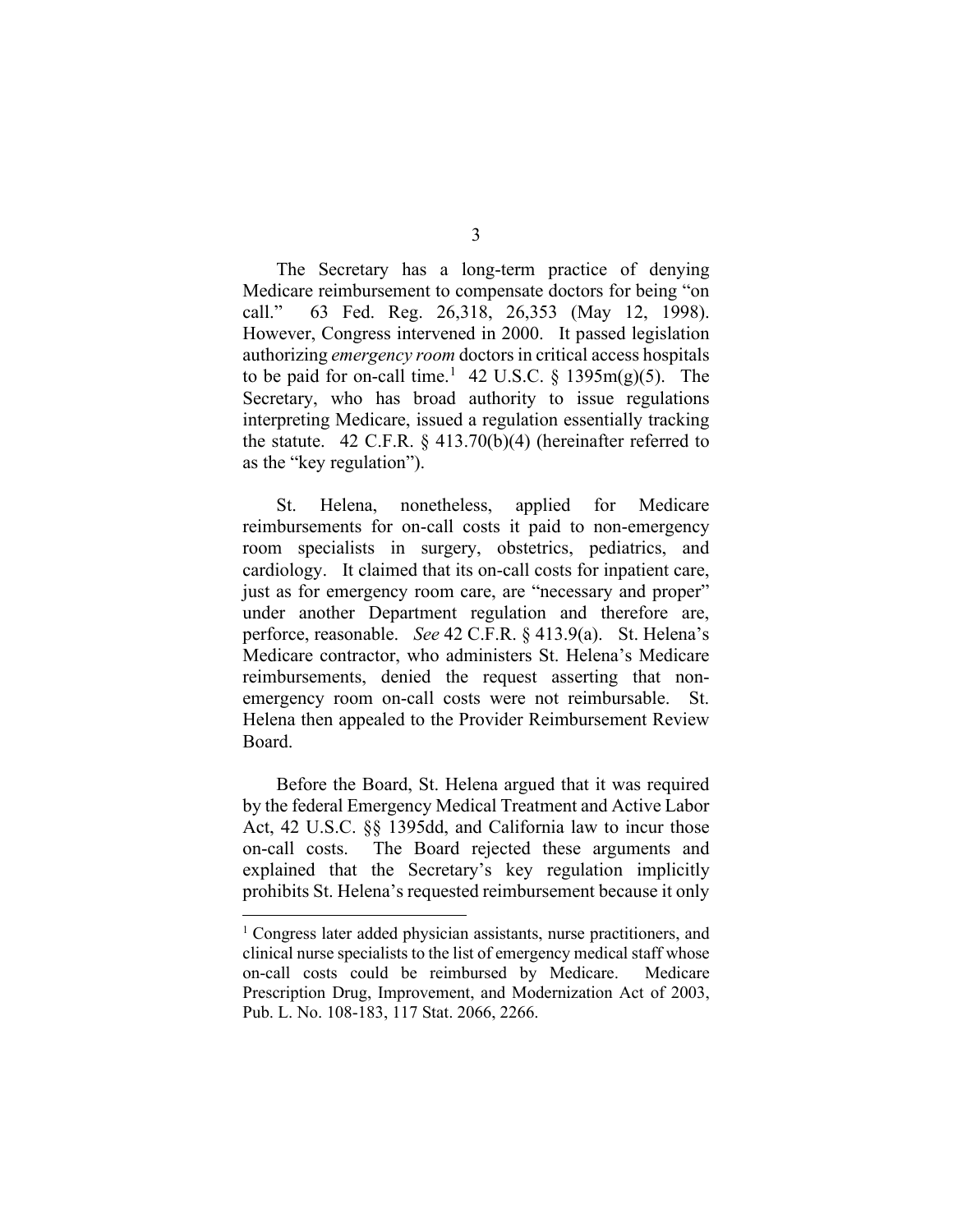allowed the reimbursement of on-call costs for the emergency room. The Administrator of the Centers for Medicare & Medicaid Services, to whom the Secretary delegated authority to review the Board, declined to review the decision, which became the Secretary's final action. St. Helena then appealed to the district court, which granted the Secretary's motion for summary judgment, essentially affirming the Secretary.

II.

Appellant reiterates the arguments presented both to the Board and the district court. It offers both evidentiary and legal grounds to show that it was necessary and proper, and therefore reasonable, to pay on-call costs for *all* doctors—not just emergency room doctors.

When Appellant sought reimbursement, it entered into a stipulation with its contractor to the effect that it could not comply with its obligations without paying on-call specialists for inpatient services. But as we have previously held, the contractor is not the government and therefore the Secretary is not bound by any such stipulation. *See Appalachian Reg'l Healthcare, Inc. v. Shalala*, 131 F.3d 1050, 1053 n.4 (D.C. Cir. 1997). In any event, the stipulation of fact assumes a legal conclusion—that the hospital is obliged to provide such extensive inpatient services.

The parties agree that critical access hospitals have an obligation to treat patients under federal law—at least for a short time—after emergency room treatment. That obligation apparently stems from the federal Emergency Medical Treatment and Active Labor Act, which requires hospitals providing emergency room service to "stabilize" patients before releasing them or transferring them to a large hospital. 42 U.S.C. §§ 1395dd(b), (c); *see also* 42 C.F.R. § 489.24.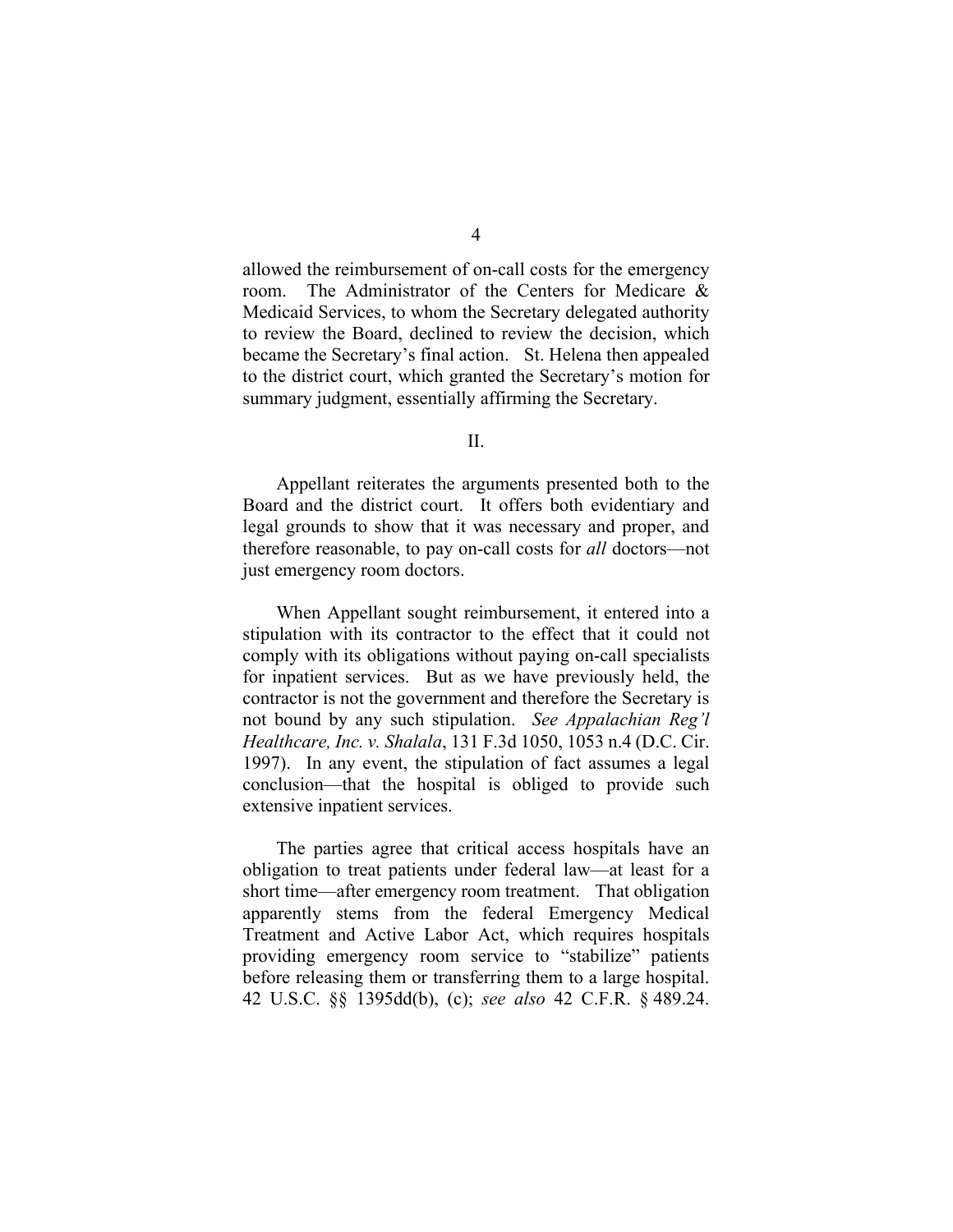Appellant also points to another Departmental regulation which obliges all participating Medicare hospitals to comply with state laws. 42 C.F.R. § 485.608. And it asserts California law requires all hospitals to provide various specialty services, particularly surgery. It is claimed that Appellant cannot comply with both federal and state obligations unless it can pay on-call compensation to specialists in surgery, obstetrics, pediatrics, and cardiology.

We agree with the Secretary that the federal obligation to stabilize patients coming from an emergency room does not necessarily imply the need for various specialists. In that regard, the Board reasonably concluded that since emergency room doctors were readily available, they would have sufficient capability to stabilize patients for transfer if necessary.[2](#page-4-0)

Appellant and the Secretary disagree as to whether, under California law, St. Helena must provide obstetrics, pediatrics, and cardiology services. *See* Cal. Code Regs. Tit. 22 § 70067. But regardless of whether St. Helena is obligated to provide those services, California law allows Appellant to make use of "alternate . . . personal qualifications" in providing those services. Cal. Code Regs. Tit. 22 § 70307(a). Thus, the requirements governing obstetrics, pediatrics, and cardiology services can be met with non-specialists with requisite experience. *Id.*; *see also* Cal. Code Regs. Tit. 22, § 70435(a), 70539(a), 70549(a). Nor is the Secretary bound by the cases Appellant cited in which the California Department of Healthcare Services concluded that Appellant's expenditures

<span id="page-4-0"></span><sup>&</sup>lt;sup>2</sup> Appellant argues that separate regulations discourage transfers to other hospitals. But that regulation simply discourages unnecessary transfers. 78 Fed. Reg. 50,496, 50,751.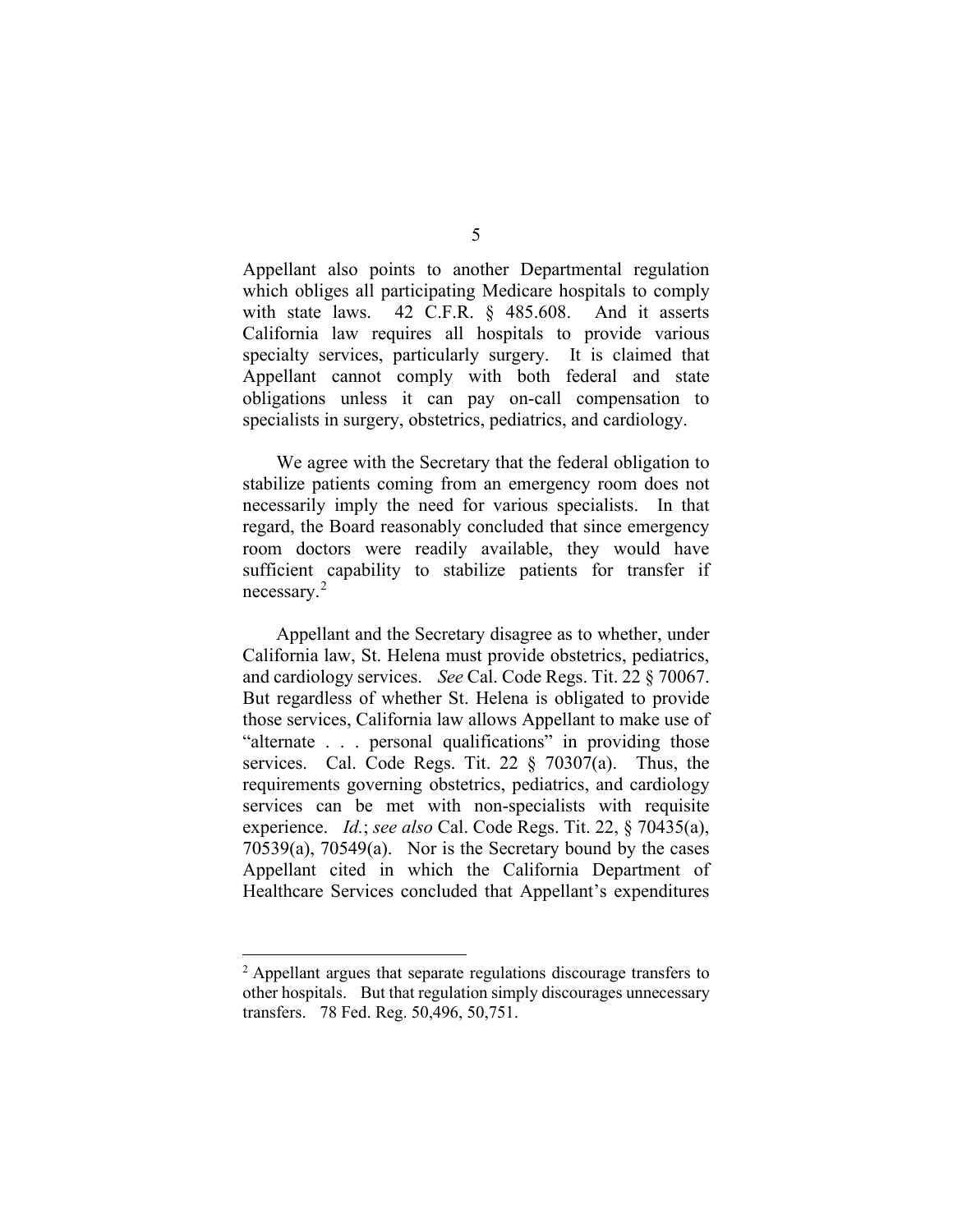were reimbursable under the state's Medi-Cal program. An authorized expenditure is not the same as a requirement.

To be sure, Appellant makes a strong argument that California law could be read, with a bit of a stretch, to oblige critical access hospitals to have a surgeon on call. Cal. Code Regs. Tit. 22, § 70225(a). On the other hand, the California statute does provide that its requirements could be satisfied by someone with surgical training. *Id*. It therefore seems reasonable for the Board to conclude that St. Helena had available emergency room doctors who would have sufficient surgical training to meet the state requirements.

\* \* \*

In any event, even if Appellant's reading of California law were persuasive, Appellant conceded at oral argument that if the key regulation was legitimately interpreted by the Board, that would be the end of the matter. We think that is exactly the situation here. The statute and the regulation specifically address on-call costs only for emergency room physicians. 42 U.S.C. § 1395m(g)(5); 42 C.F.R. § 413.70(b)(4). The legislative maxim *expressio unius est exclusio alterius* therefore comes into play.

The maxim is particularly applicable here because it is undeniable that the Secretary had a *de facto* policy prior to the passage of the key legislation whereby all physician on-call costs were disallowed. Indeed, in a Q&A section accompanying a regulation clarifying Medicare reimbursements, the Secretary explained that Medicare did not recognize "costs of 'on-call' physicians as allowable costs of operating a [critical access hospital]." 63 Fed. Reg. at 26,353. Thereafter, Congress intervened. It seems obvious, therefore, that Congress acted because of its understanding of the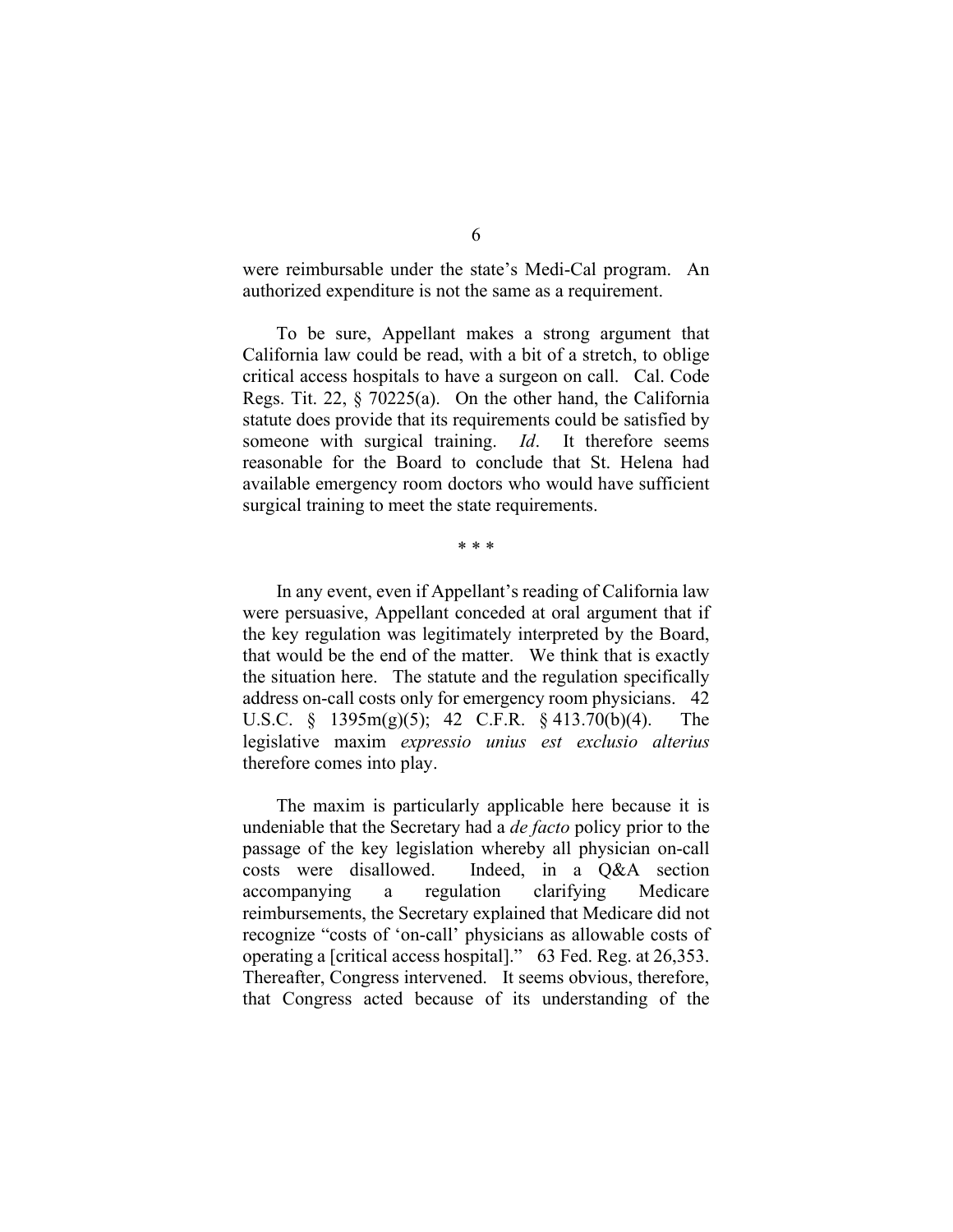Secretary's policy. Moreover, the preamble of the *critical* key regulation also described this policy, which the statute and regulation modified for emergency room physicians. 66 Fed. Reg. 39,828, 39,922.

To be sure, Appellant challenges any recognition of the prior policy of not paying on-call costs because another provision of the Medicare statute, 42 U.S.C. § 1395hh(a)(2), precludes the Secretary from establishing or changing cost policy without using notice-and-comment rulemaking and the preamble of the regulation is not adequate to constitute legal rulemaking. That is a troubling argument and, if correct, it does at least cast doubt on the legality of the policy before Congress acted. Still, although we have held that the preamble of a regulation does not have quasi-legislative bite, in other words it is not part of the legal requirement of the regulation, *AT&T Corp. v. Fed. Commc'ns Comm'n*, 970 F.3d 344, 350–351 (D.C. Cir. 2020), the preamble of the key regulation can be used to explain the regulation even if the preexisting policy turned out to be legally defective.

So even if invalid, the *de facto* policy can still be referred to in interpreting the statute Congress passed in 2000 (and by extension what the Secretary meant in the implementing regulation). Certainly, Congress thought that the Secretary's policy of refusing to pay physicians' on-call expenditures was controlling, otherwise it would not have passed 42 U.S.C. § 1395m(g)(5) allowing on-call payments for emergency room doctors. Indeed, if Appellant's legal position is correct, it would have been wholly unnecessary for Congress to have passed the statute dealing with emergency room doctors; *all*  expenses for on-call doctors at critical access hospitals would have been reimbursable.